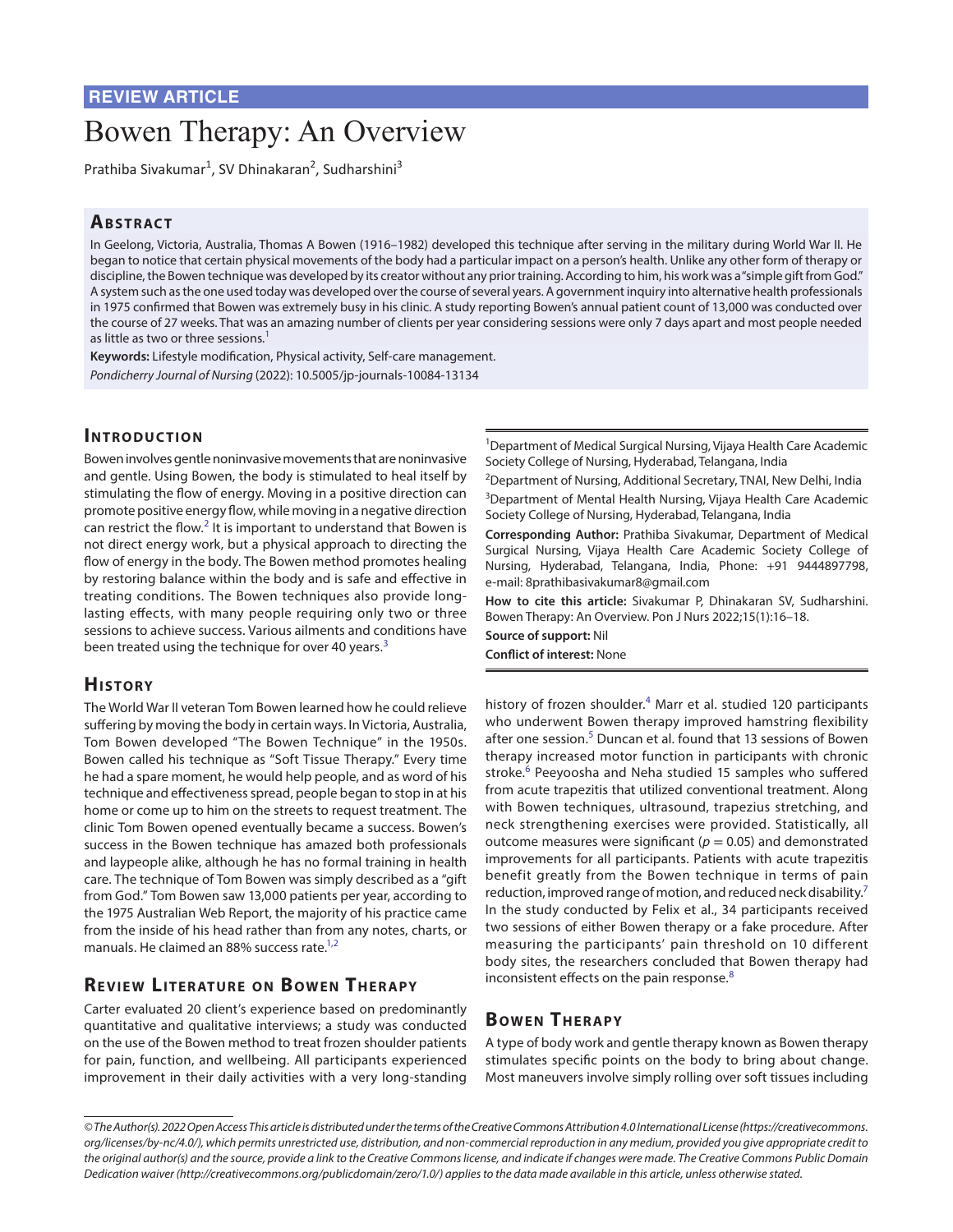muscles, tendons, and ligaments.<sup>[9](#page-2-8)</sup> By applying pressure to the fascia of the muscles, a fine electrical current is produced which releases tension and helps restore balance to your body. Bowen healing works by sending neurological signals to brain through gentle muscle roll movements. The body receives a healing message with each movement, relaxing and restoring proper function as a result.<sup>10,11</sup> A unique aspect of this treatment is that it causes many changes in the body without force or manipulation and thus is safe for babies and the elderly.

#### **INDICATION**

Bowen has proven successful in a wide range of case, from muscle pulls to infertility. Allergies, asthma, breast tenderness, bronchitis, constipation, cough, depression, eczema, fever, fibroids of the breast and uterus, flatulence, headache, hernia, hormonal problems, infertility, irregular milk supply, kidney problems, lower back pain, menopause-related problems, muscle sprains and strains, pelvicsacral coccyx misalignment, premenstrual syndrome, premenstrualrelated lower back pain, headache, respiratory problems, sciatica, sleeping problems, sports injuries, stress, temporomandibular joint disorder, and much more.<sup>12</sup>

## **CONTRAINDICATIONS**

- In order to get the most from Bowen treatment, refrain from massage, cold packs (or any form of extreme temperature application to treatment sites), rubbing, acupuncture, or other healing techniques.
- Coccyx surgery should not be performed on women during pregnancy, since it is thought to induce labor.
- Do not perform Bowen therapy directly on a cancerous tumor.
- People with extensive dental restoration should take this into account before the TMJ procedure.
- The "Breast Tenderness Procedure" is not done on women with breast implants.<sup>13</sup>

#### **PROCEDURES**

A procedure can be done directly on the skin or through clothing.

- An average Bowen technique session lasts between 30 and 60 minutes.
- Normally performed on a bodywork table, but can also be performed seated or using whichever bed is available.
- You may perform moves on bare skin or under light clothing.
- Using the thumb or fingertips, determine which structures are of focus, such as muscles, tendons, or nerve sheaths.
- A gentle push in the opposite direction of the move is then used to release the skin slack.
- By gently pressing in the direction of the move, you will "roll over" the underlying muscle.
- In next step, the skin is shifted across the structure.
- During a Bowen session, only a limited number of complementary moves are performed with frequent pauses between each move.
- There are certain sensations that some patients will experience during the session, including tingling, buzzing, heat, cold, heaviness, or lightness.
- In this case, there is no need to worry-some people are more sensitive than others.

## **HOW BOWEN WORKS**



- Begins to heal
- Stimulates circulation of energy and clears energetic blocks, and
- Stimulates lymphatic circulation and drainage.<sup>14</sup>

#### **DURATION**

Bowen technique is effective for some people right away, while others need a series of three treatments spaced by a week. If you are using the Bowen technique, it is best to avoid other types of bodywork for the duration of the treatment program, such as massage or chiropractic adjustments. Ideally, the Bowen technique should be attempted once every week for three sessions without having received any other treatment between sessions.

#### **BENEFITS**

- Bring a deep balance to the autonomic nervous system
- Increase bioenergy
- Align the body structurally
- Induce a deep relaxation
- Release whole body tension
- Increase focus and concentration
- Improve sleep patterns
- Heighten sensory awareness
- Enhance joint mobility
- Enhance athletic performance.<sup>15</sup>